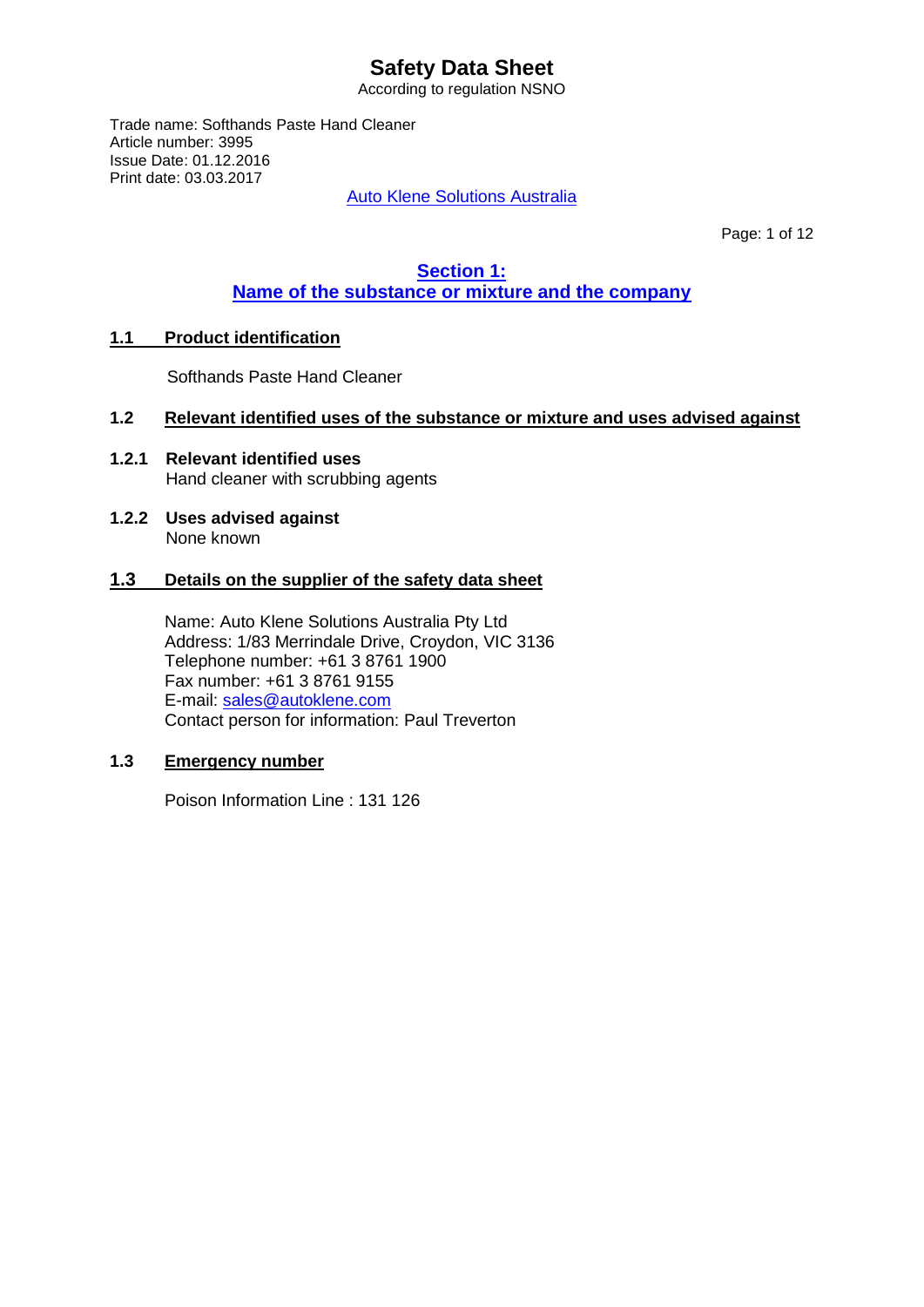According to regulation NSNO

Trade name: Softhands Paste Hand Cleaner Article number: 3995 Issue Date: 01.12.2016 Print date: 03.03.2017

Auto Klene Solutions Australia

Page: 2 of 12

# **Section 2: Hazards Identification**

## **2.1 Classification of the substance or mixture**

#### **GHS classification**

The mixture is not classified as hazardous

## **2.2 Labelling elements**

## **2.2.1 Labelling in accordance with GHS**

**Product identification:** 3995

**Mixture:** Yes

**Hazard components for labelling:** -

**Hazard pictograms:** No pictograms

# **Signal word:**

No signal word

#### **Hazard warnings:** No hazard warnings

**Safety instructions:**

No safety instructions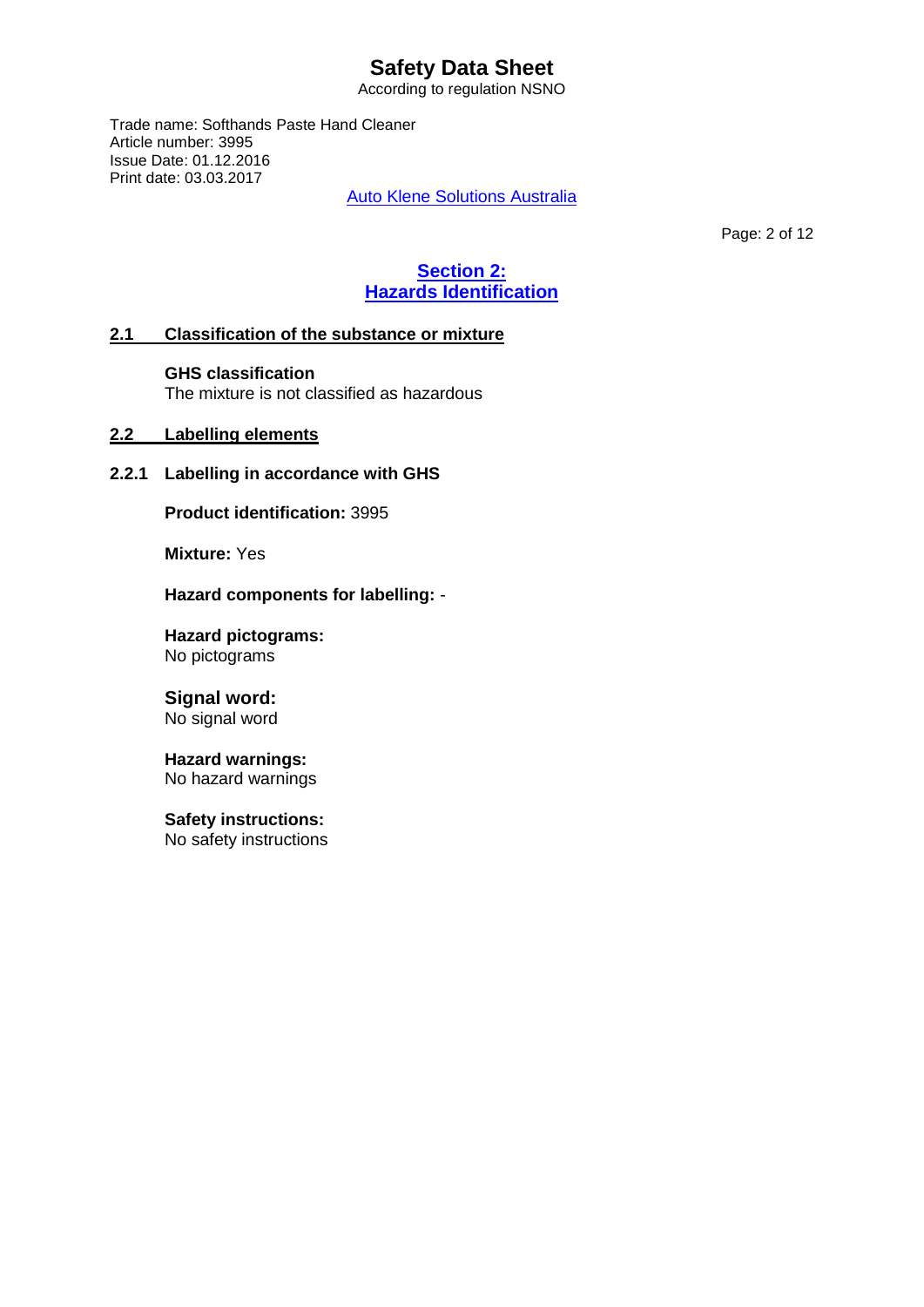According to regulation NSNO

Trade name: Softhands Paste Hand Cleaner Article number: 3995 Issue Date: 01.12.2016 Print date: 03.03.2017

Auto Klene Solutions Australia

Page: 3 of 12

# **Section 3: Composition / information on ingredients**

## **3.1 Mixtures**

#### **3.1.1 Description**

Hand cleaner with scrubbing agents

#### **3.1.2 Hazardous ingredients**

| Name of<br>substance | <b>CAS No.</b> | <b>Index No</b> | EG No. | in % | Concentration   Classification according<br>to regulation (EG) No.<br><b>1272 [CLP]</b> |
|----------------------|----------------|-----------------|--------|------|-----------------------------------------------------------------------------------------|
|                      |                |                 |        |      |                                                                                         |

## **Section 4: First aid measures**

## **4.1 Description of first aid measures**

## **4.1.1 General information**

Remove all soiled clothing immediately

## **4.1.2 After inhalation**

Remove affected persons from the hazard area. Provide fresh air.

## **4.1.3 After contact with skin**

In case of contact with skin: Rinse carefully with water and soap. In case of contact with clothes: Immediately rinse contaminated clothing and skin with plenty of water and take off the clothing afterwards. In case of skin irritation: Seek medical advice / medical help.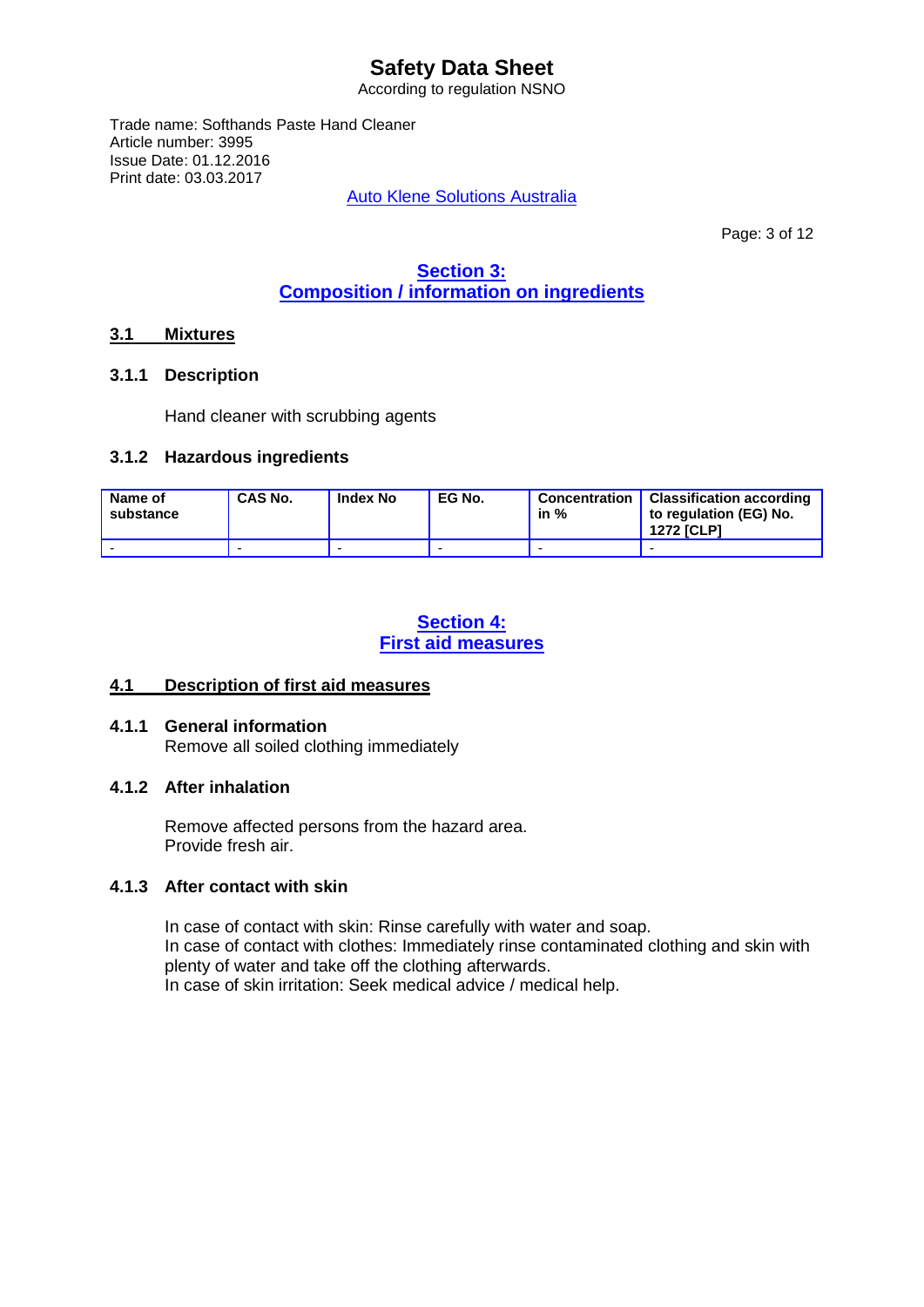According to regulation NSNO

Trade name: Softhands Paste Hand Cleaner Article number: 3995 Issue Date: 01.12.2016 Print date: 03.03.2017

Auto Klene Solutions Australia

Page: 4 of 12

#### **4.1.4 After contact with eyes**

In case of contact with eyes: Rinse carefully with water for a few minutes. Remove contact lenses if possible. Rinse further. In case of symptoms or in case of doubt seek medical advice / medical help.

#### **4.1.5 After ingestion**

Do not induce vomiting, consult a doctor immediately. Carry along data sheet or label.

#### **4.2 Important acute or delayed symptoms and effects**

If applicable, you can find delayed symptoms in section 11 respectively the types of absorption in section 4.1.

#### **4.3 Information on emergency medical assistance or specialized care**

#### **Information for the doctor:**

There is no information available.

## **Section 5: Fire fighting measures**

## **5.1 Extinguishing media**

**Suitable extinguishing media:** Water spray, foam, carbon dioxide, dry/powder extinguishing media

**Unsuitable extinguishing media:** -

## **5.2 Particular risks arising from the substance or mixture**

**Hazardous combustion products:** Combustion gases of organic substances are classified as respiratory toxins.

## **5.3 Instructions on fire fighting**

Self-contained breathing apparatus, protective clothing and fire full protective suit according on the dimensions of the fire.

## **5.4 Additional information**

Dispose of the contaminated extinguishing water according to the official regulations. Should not be drained into sewers or waters.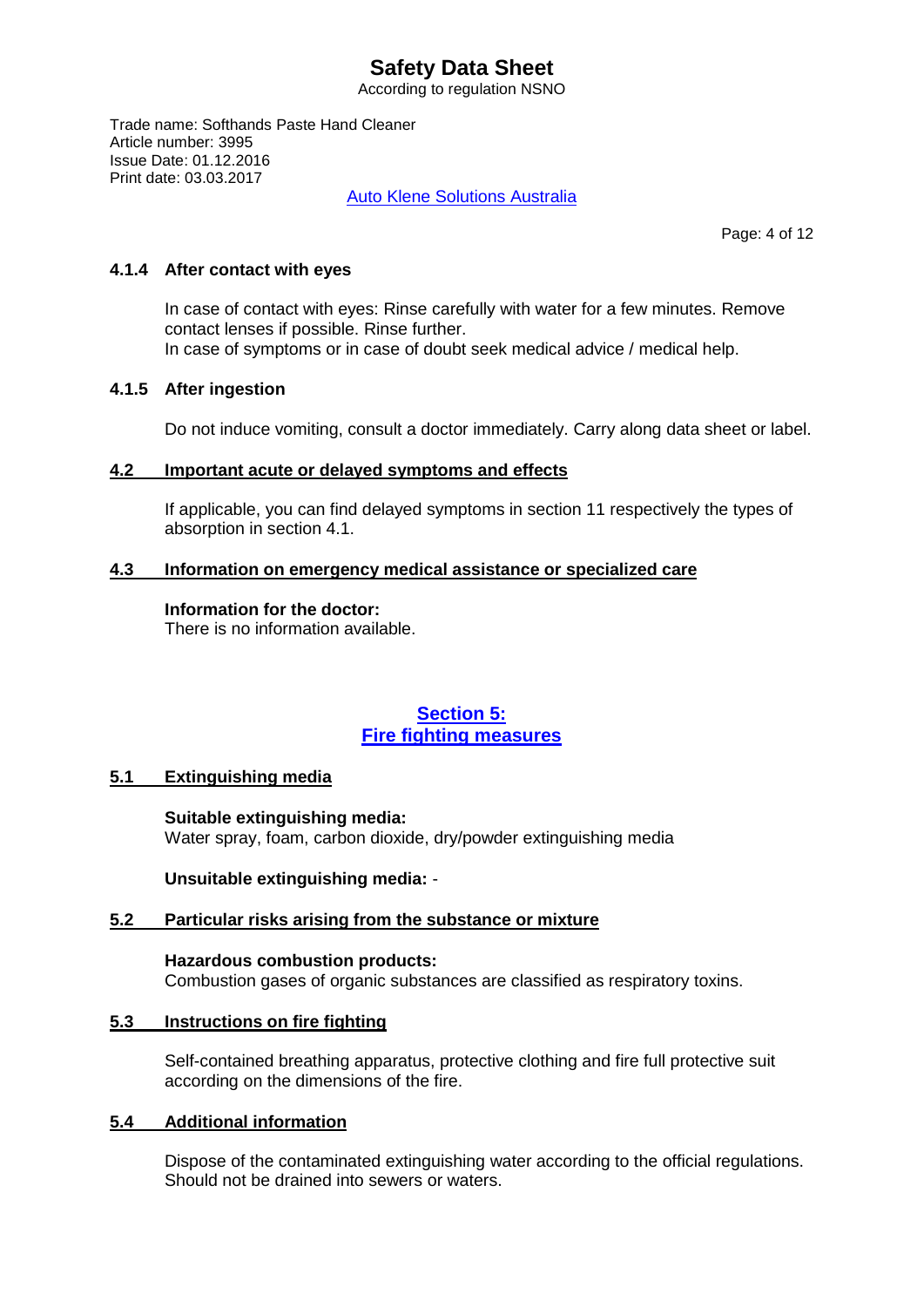According to regulation NSNO

Trade name: Softhands Paste Hand Cleaner Article number: 3995 Issue Date: 01.12.2016 Print date: 03.03.2017

Auto Klene Solutions Australia

Page: 5 of 12

## **Section 6: Accidental release measures**

### **6.1 Personal precautions, protective equipment and procedures to be applied in case of emergency**

#### **6.1.1 Personal precautions**

See Section 8

#### **6.2 Environmental protection measures**

See Section 12

#### **6.3 Methods and materials for containment and cleaning**

Absorb with liquid-binding material (sand, diatomaceous earth, acid binder, universal binder). Treat the material according to section 13. Dilution with water possible. Flush residues with plenty of water.

#### **6.4 Reference to other sections**

For information for safe handling: check section 7 For information on personal protective equipment: check section 8 For disposal information: check section 13

## **Section 7: Handling and storage**

#### **7.1 Precautions for safe handling**

#### **7.1.1 Protection measures**

Precautions for safe handling: Avoid contact with eyes. Note the instructions on the label. Use working methods according to user's guide. Wash your hands before breaks and after work.

## **7.2 Conditions for safe storage, including any incompatibilities**

## **Packaging materials:**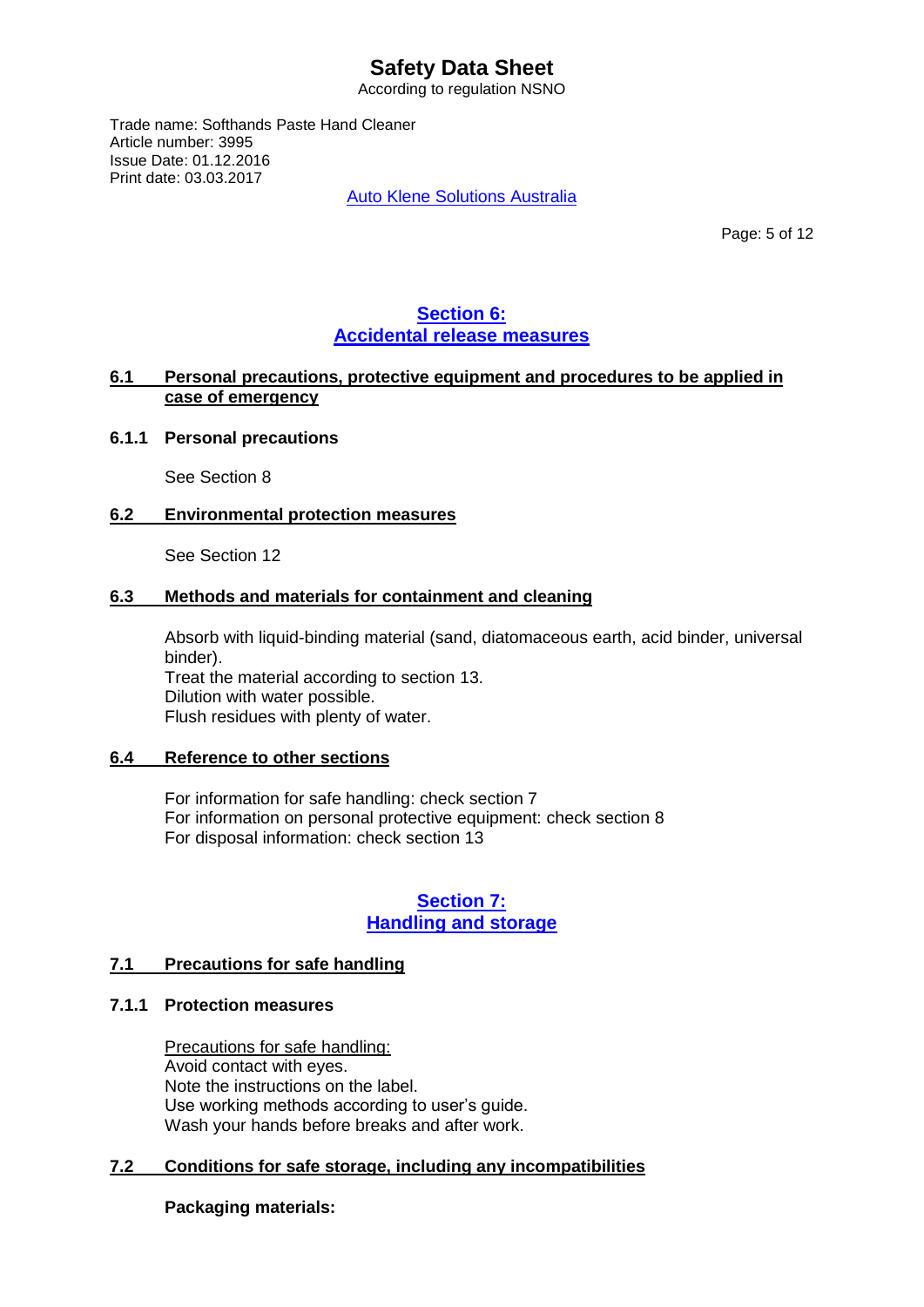According to regulation NSNO

Trade name: Softhands Paste Hand Cleaner Article number: 3995 Issue Date: 01.12.2016 Print date: 03.03.2017

Auto Klene Solutions Australia

Page: 6 of 12

No special requirements.

#### **Information on storage and containers:**

Storage only in original and closed containers. Consider local water regulations.

**Information on combined storage:**  Storage only in original and closed containers Stock class according to TRGS 510: 12

**Further information on storage conditions:** Keep container in a well-ventilated place. Keep container tightly closed. Protect from frost.

## **Section 8:**

## **Limitation and monitoring of exposure / personal protection equipment**

#### **8.1 Parameters to be monitored**

#### **8.1.1 Occupational exposure limits:**

The product / mixture does not contain relevant amounts of substances with limits at the workplace that require monitoring.

#### **8.1.2 Biological limits :**

The product / mixture does not contain amounts of substances with biological limits that require monitoring.

## **8.2 Exposure limits and monitoring**

## **8.2.1 Appropriate engineering controls**

Ensure sufficient ventilation. This can be achieved by a local extraction system or general ventilation In case of exceedance of the appropriate workplace limits (AGW): Use respiratory protection. Applies only if exposure limits are listed here.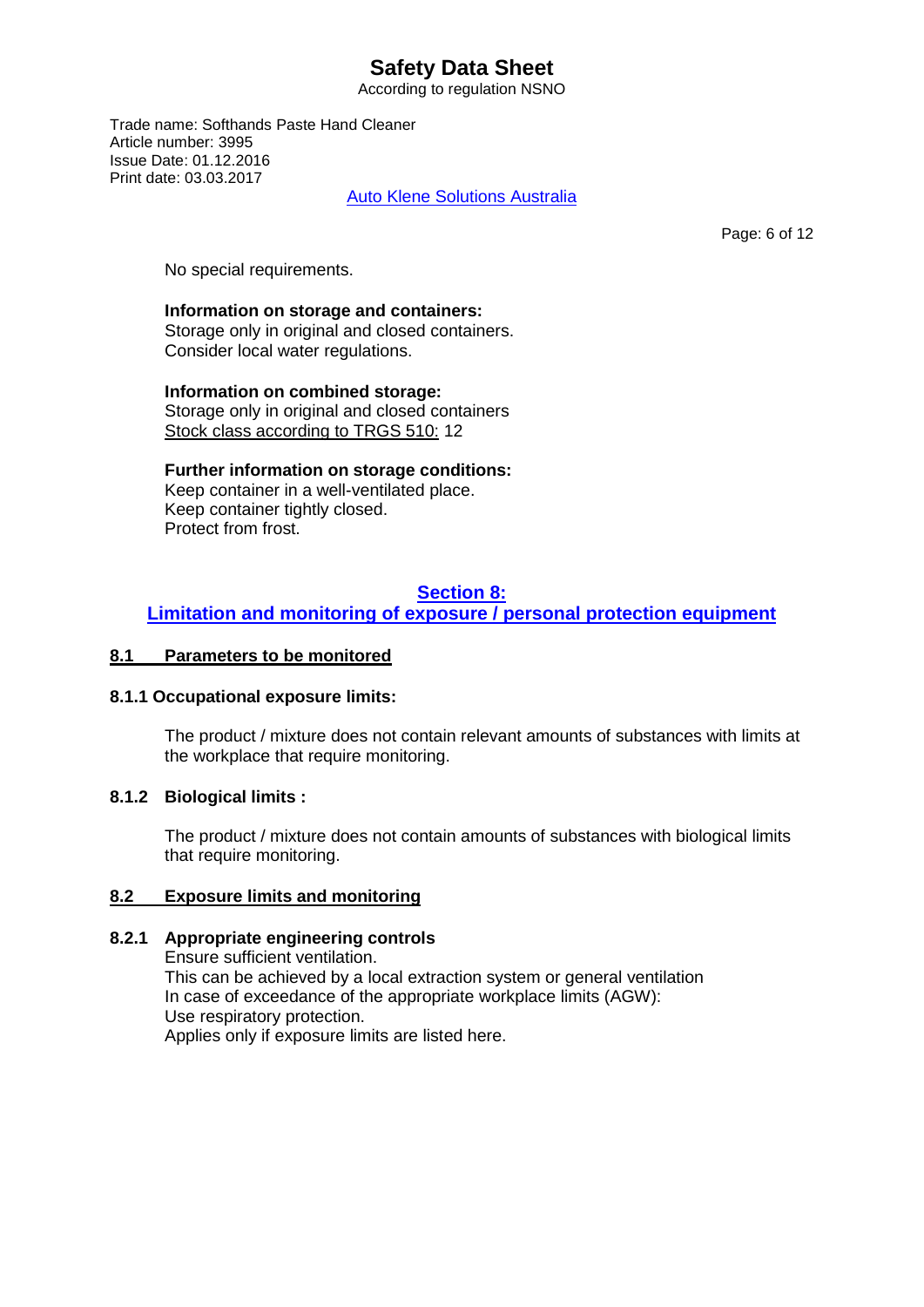According to regulation NSNO

Trade name: Softhands Paste Hand Cleaner Article number: 3995 Issue Date: 01.12.2016 Print date: 03.03.2017

Auto Klene Solutions Australia

Page: 7 of 12

### **8.2.2 Personal protective equipment**

#### 8.2.2.1 Eye / face protection:

No special equipment for normal use or handling small quantities.

#### 8.2.2.2 Skin protection:

No special equipment for normal use or handling small quantities

#### 8.2.2.3 Respiratory protection:

No special equipment for normal use or handling small quantities

#### 8.2.2.4 Body protection:

No special equipment for normal use or handling small quantities

#### 8.2.2.5 Protection and hygiene measures:

The general hygiene measures for handling chemicals are to be applied. Wash hands before breaks and at end of work. Keep away from foods, drinks and feeding stuffs.

## **8.2.3. Environmental exposure control**

No information available.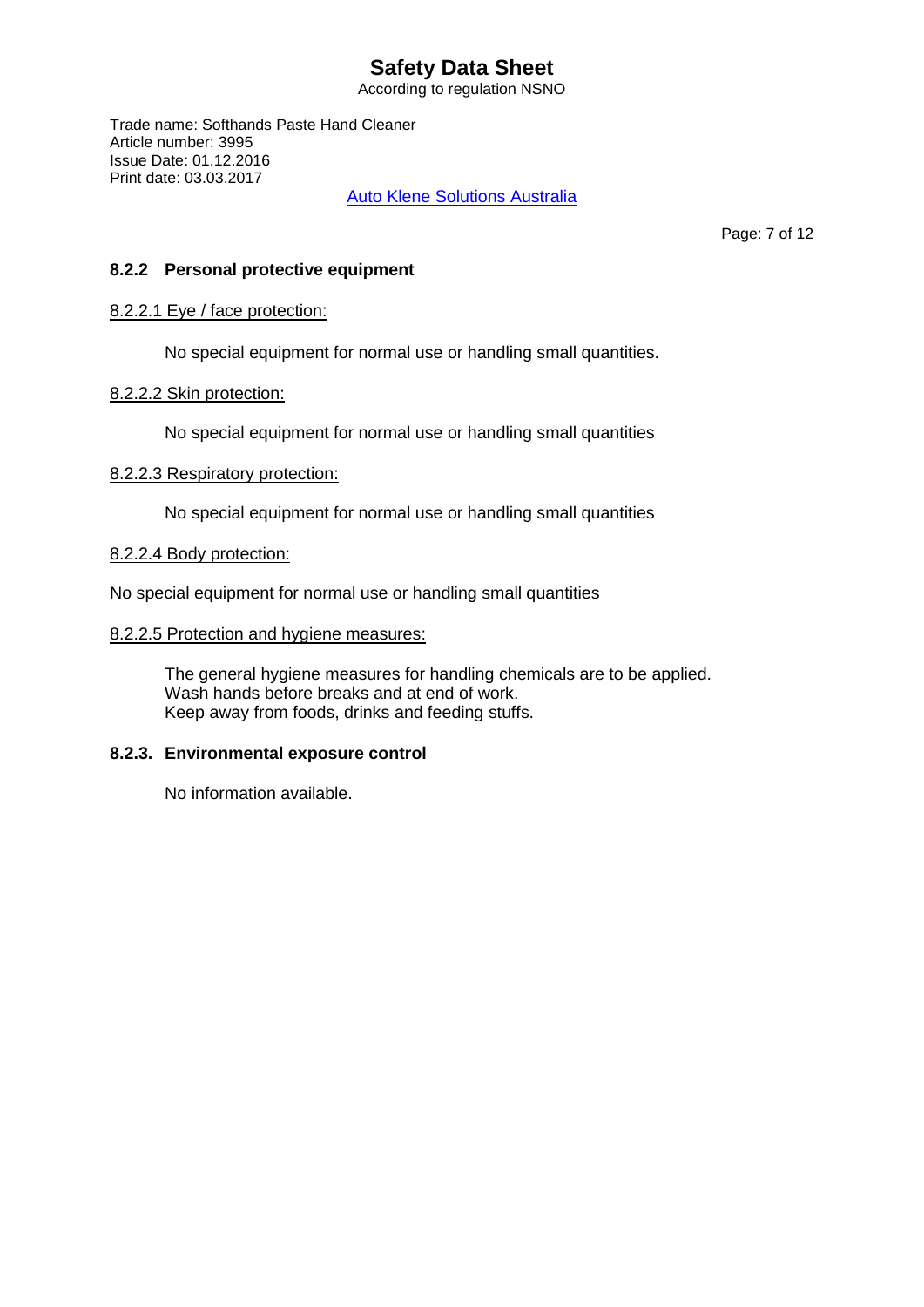According to regulation NSNO

Trade name: Softhands Paste Hand Cleaner Article number: 3995 Issue Date: 01.12.2016 Print date: 03.03.2017

Auto Klene Solutions Australia

Page: 8 of 12

# **Section 9: Physical and chemical properties**

## **9.1 Information on the basic physical and chemical properties**

#### **9.1.1 Appearance**

| <b>Physical state</b> | <b>Color</b> | <b>Fragrance</b> |
|-----------------------|--------------|------------------|
| Paste                 | Creme        | Perfumed         |

#### **9.1.2 Safety-relevant basic data**

|                             | <b>Value</b> | <b>Comment</b> |
|-----------------------------|--------------|----------------|
| pH value                    | ~5.8         | Measured       |
| <b>Flash point</b>          |              |                |
| Relative density in g/ml    | ~1,35        | Measured       |
| Solubility in water         | Yes          |                |
| <b>Explosive properties</b> | None         |                |
| <b>Oxidizing properties</b> | None         |                |

## **Section 10: Stability and reactivity**

#### **10.1 Reactivity**

No decomposition in case of proper storage and application.

## **10.2 Chemical stability**

Stable under normal conditions.

#### **10.3 Possibility of hazardous reactions**

Avoid contact with other chemicals.

#### **10.4 Conditions to be avoid**

Check section 7. Protect from frost.

#### **10.5 Incompatible materials**

None known

#### **10.6 Hazardous decomposition products**

There are no hazardous decomposition products known.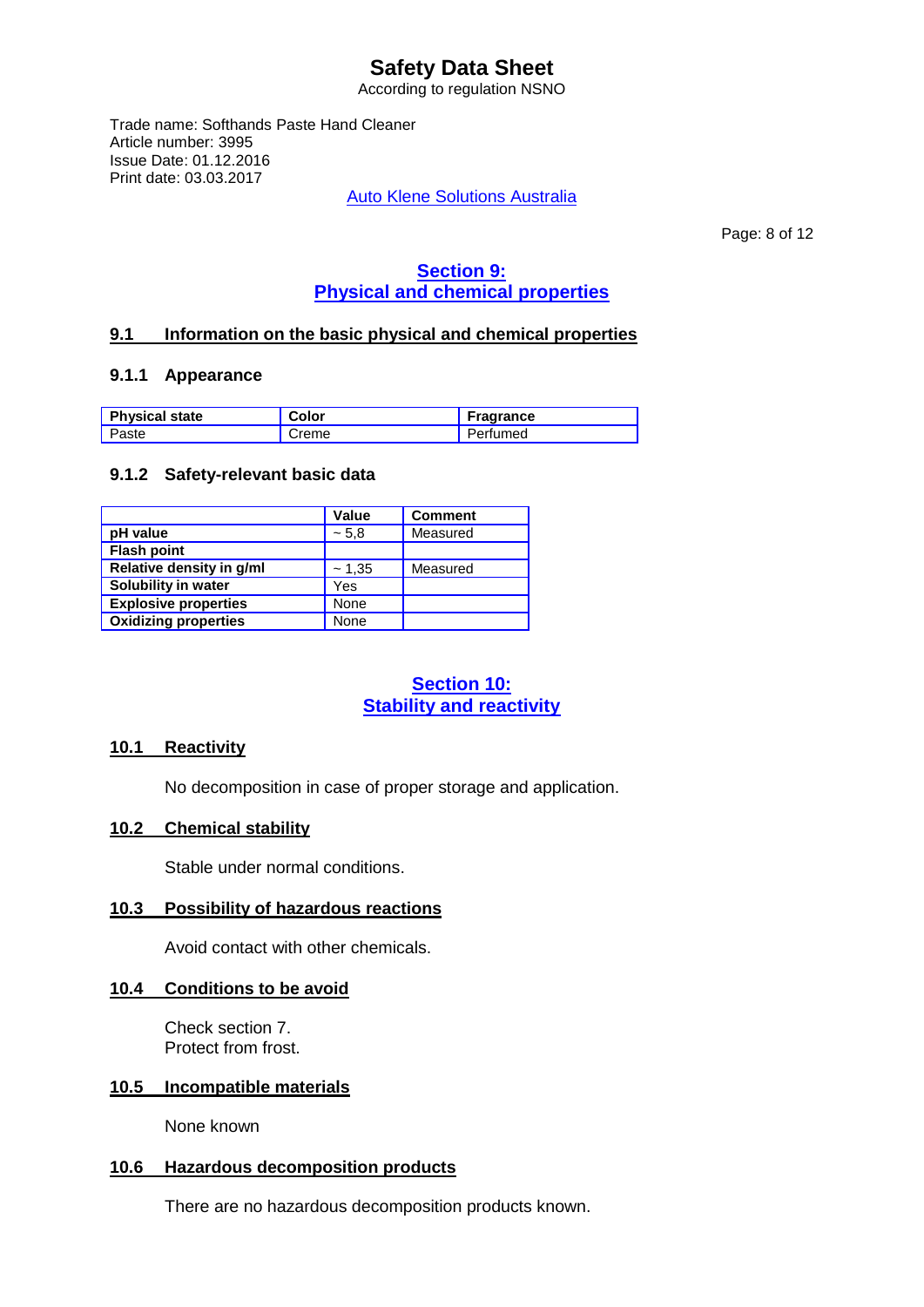According to regulation NSNO

Trade name: Softhands Paste Hand Cleaner Article number: 3995 Issue Date: 01.12.2016 Print date: 03.03.2017

Auto Klene Solutions Australia

Page: 9 of 12

## **Section 11: Toxicological information**

## **11.1 Information on toxicological effects**

## **Toxic kinetics, metabolism and distribution**

Not classified

#### **Acute toxicity**

Not classified

## **Corrosion / irritation of the skin / eyes:**

 Skin irritation: not classified Eye irritation: not classified

#### **Respiratory or skin sensitization**

Not classified.

## **Specific target organ systemic toxicity (single exposure)**

Not classified

#### **CMR effects (carcinogenic, mutagenic and reprotoxic effects)** Carcinogenicity: not classified. Mutagenicity: not classified. Teratogenicity: not classified.

## **11.2 Additional information**

## **Section 12: Environmental information**

## **12.1 Toxicity**

-

### **12.1.1 Water hazards**

Eco toxicological data for the mixture is not available.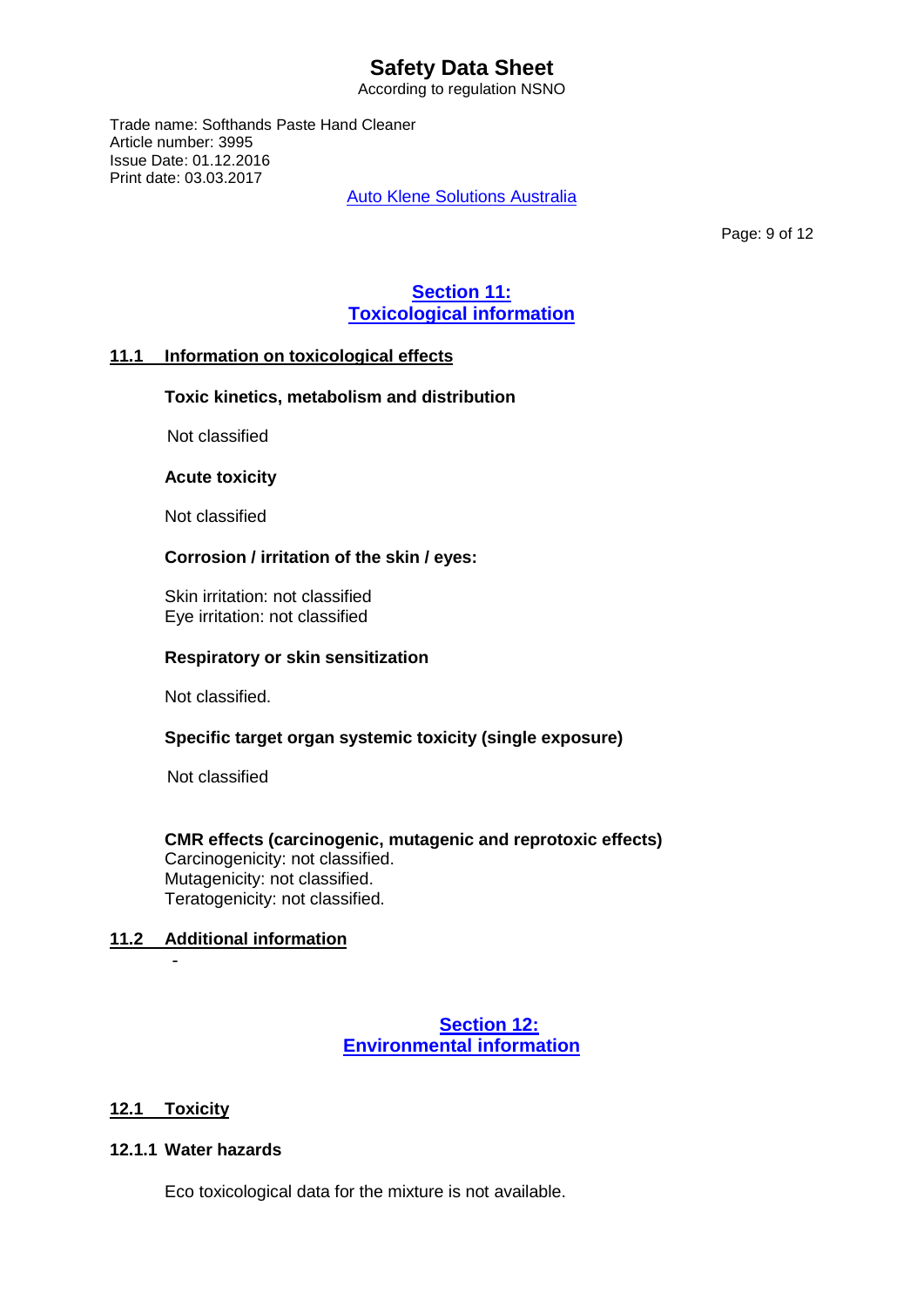According to regulation NSNO

Trade name: Softhands Paste Hand Cleaner Article number: 3995 Issue Date: 01.12.2016 Print date: 03.03.2017

Auto Klene Solutions Australia

Page: 10 of 12

## **12.2 Persistence and degradability**

#### **Biological degradability**

|                | Inoculum | <b>Parameters</b> | Degradability | <b>Method</b>                                          | <b>Comment</b>                       |
|----------------|----------|-------------------|---------------|--------------------------------------------------------|--------------------------------------|
| <b>Mixture</b> |          |                   | $>90\%$       | OECD 301A<br>(95% 21d mod.<br>OECD-<br>Screening-Test) | Easilv<br>biologically<br>degredable |

## **12.3 Bioaccumulative Potential**

No data available

## **12.4 Mobility in soil**

**Evaluation/classification:** Dissolves in water.

## **12.5 Result of the PBT and vPvB assessment**

The mixture is not seen as persistent, bio-accumulative or toxic (PBT). The mixture is not seen as very persistent or very bioaccumulative (vPvB).

## **12.6 Other environmentally harmful effects**

No data available

## **Section 13: Disposal considerations**

## **13.1 Procedures for waste management**

## **13.1.1 Disposal of the product and its packaging**

Recycle wherever possible or consult manufacturer for recycling options. Consult State Land Authority for disposal. Bury or incinerate residue at an approved site. Recycle containers if possible or dispose of in an authorized landfill.

Ensure that the disposal of material is carried out in accordance with Hazardous Substances (Disposal) Regulations 2001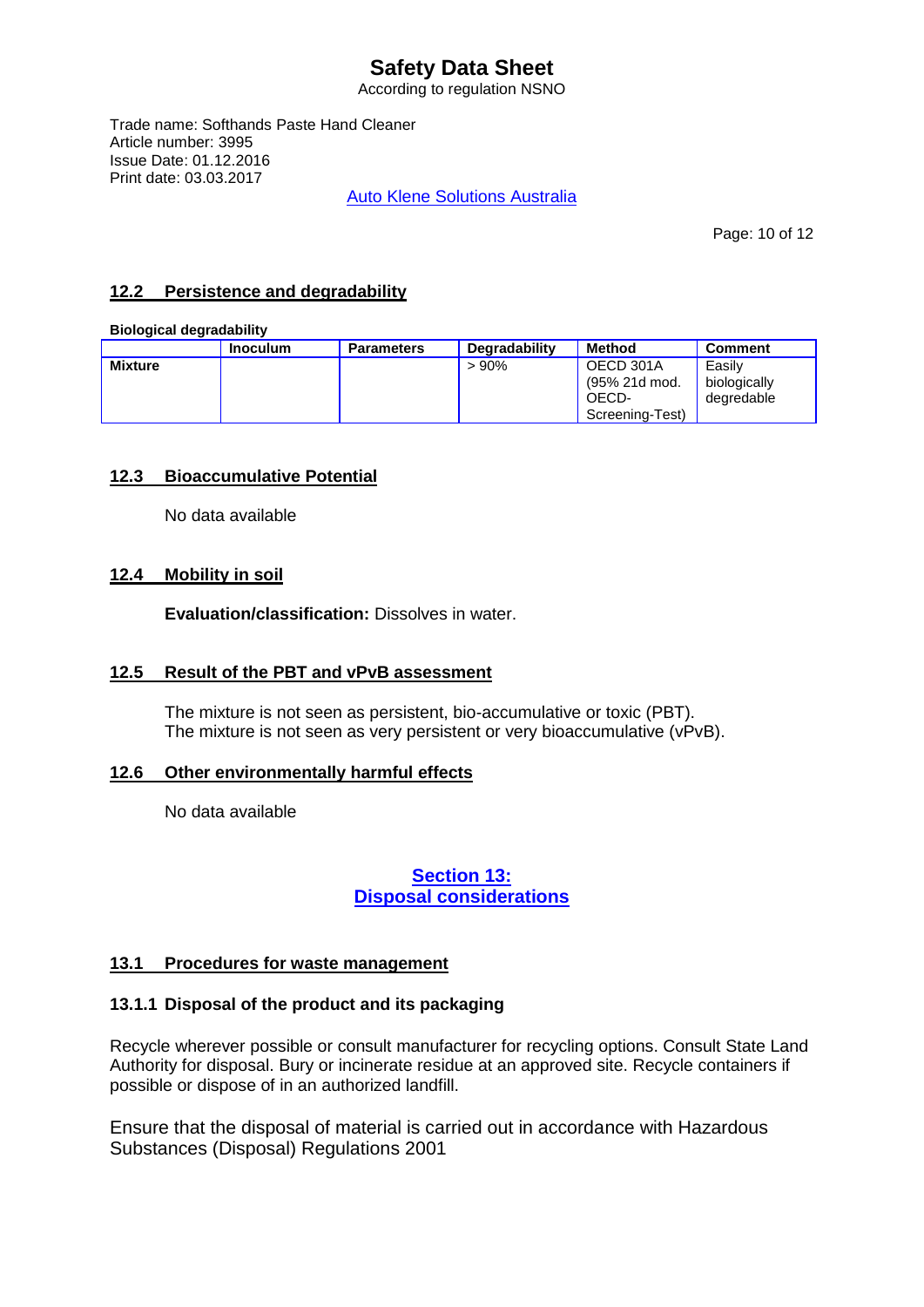According to regulation NSNO

Trade name: Softhands Paste Hand Cleaner Article number: 3995 Issue Date: 01.12.2016 Print date: 03.03.2017

Auto Klene Solutions Australia

Page: 11 of 12

## **Section 14: Transport information**

|                                   | <b>Land transport</b><br>(ADR/RID) | <b>Inland waterways</b><br>transport (ADN) | <b>Maritime transport</b><br>(ADN) | <b>Airlift</b><br>(ICAO-TI/IATA) |
|-----------------------------------|------------------------------------|--------------------------------------------|------------------------------------|----------------------------------|
| <b>UN Number</b>                  | n.a.                               | n.a.                                       | n.a.                               | n.a.                             |
| UN proper<br>shipping name        | n.a                                | n.a.                                       | n.a.                               | n.a.                             |
| <b>Transport hazard</b><br>class  | n.a.                               | n.a                                        | n.a.                               | n.a.                             |
| <b>Hazard label</b>               | n.a.                               | n.a.                                       | n.a.                               | n.a.                             |
| Packaging group                   | n.a.                               | n.a.                                       | n.a.                               | n.a.                             |
| <b>Tunnel restriction</b><br>code | n.a.                               |                                            |                                    |                                  |
| Hazard No. /<br>Kemler No.        | n.a                                |                                            |                                    |                                  |
| <b>Limited quantity</b>           | n.a                                | n.a                                        | n.a                                | n.a                              |
| <b>Special provision</b>          |                                    |                                            |                                    |                                  |
| Environmental<br>hazards          | n.a.                               | n.a.                                       | n.a.                               | n.a.                             |

## **Section 15: Legislations**

## **15.1 Regulation for safety, health and environmental protection / specific regulations for the substance or the mixture**

Information on the VOC directive: not classified.

## **15.1.2 National regulations**

Water hazard class:  $1 =$  low hazard to waters

## **Section 16: Disclosures and notices**

## **16.1 Update notes**

The information given here should describe the product in terms of the necessary safety precautions, they are not meant to assure certain properties and are based on the present state of our knowledge. Liability is excluded.